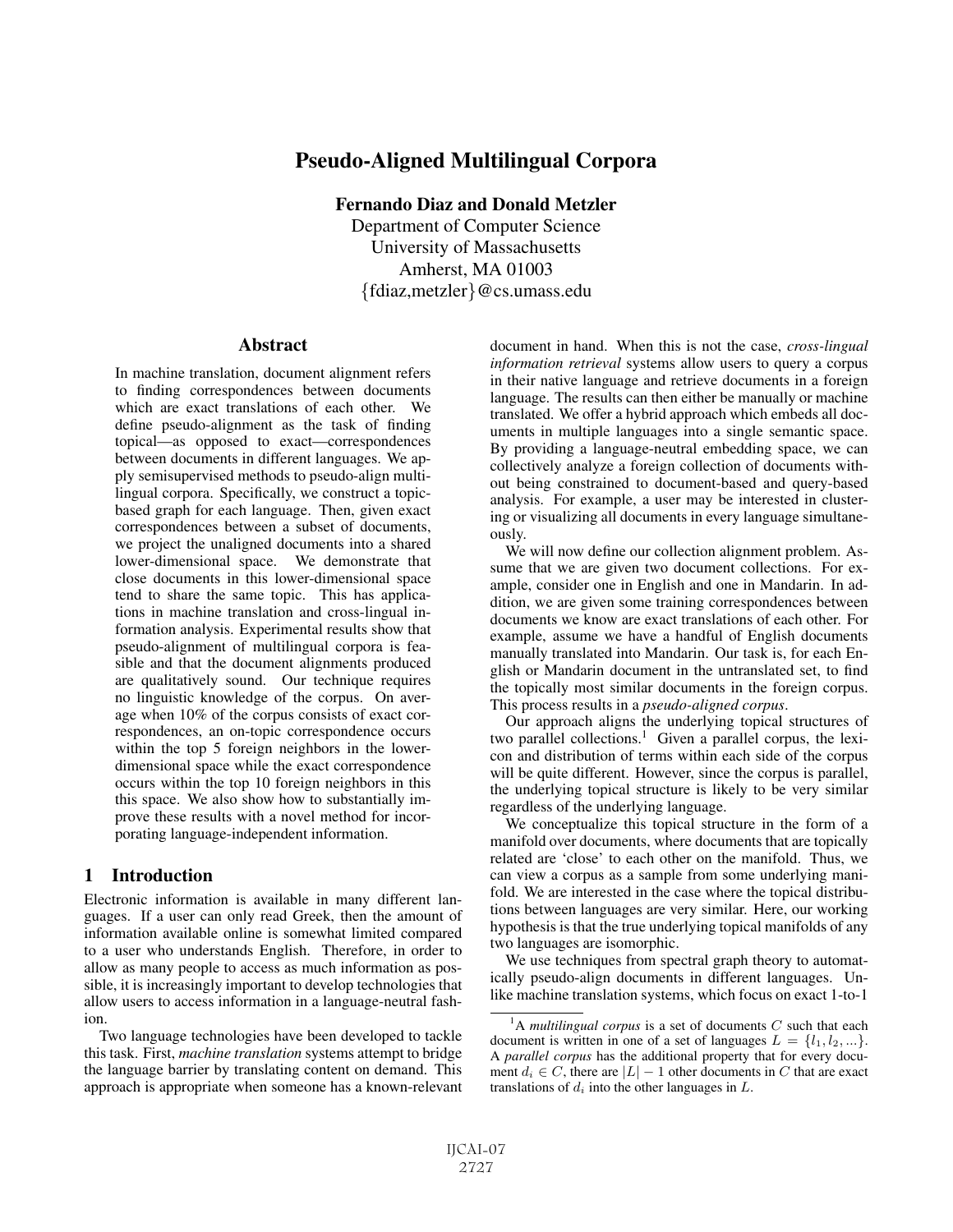alignments of documents or sentences, we instead focus on a looser sense of alignment, based on topical relevance. Our results show that it is possible to recover topic and exact alignments of documents using a reasonably small set of training examples and very naïve linguistic processing. We also show how to improve these results with a novel method for incorporating language-independent information.

# 2 Related Work

Parallel corpora are a fundamental concept in machine translation. Traditionally, the alignment problem focuses on aligning sentences between two documents known to be exact translations [Gale and Church, 1993]. Statistical machine translation systems require this level of granularity to learn relationships between words in different languages. Our approach relaxes both the granularity and exact-translation constraints.

Oftentimes, we know parallel corpora exist but do not have the correspondences. This happens frequently on the world wide web where entire hierarchies may be represented in several languages. The solution to this problem usually requires inspecting and aligning URLs and structural tags in the documents [Resnik and Smith, 2003]. While this approach works well for structured and explicitly-linked data, when this information is missing or inexact, the solution may not work. Our approach only requires relationships between the content within a language and is robust to noise.

Another alternative to re-alignment uses external dictionaries to create probabilistic relationships between unaligned documents [Resnik and Smith, 2003]. While this technique is applicable to our task, we are interested in methods which do not require external resources such as dictionaries.

Our work is also related to the task of aligning multidimensional data sets. When viewing documents as, say, English term vectors and Mandarin term vectors, we can use techniques such as canonical correlation analysis or Gaussian processes to compute a transformation between the spaces [Hardoon *et al.*, 2004; Shon *et al.*, 2006]. Correspondences and translations can also be addressed in terms of graphical models [Barnard *et al.*, 2003]. Solutions using spectral graph theory are the most related to our work [Carcassoni and Hancock, 2003; Ham *et al.*, 2005; Shon *et al.*, 2006; Verbeek and Vlassis, 2006]. We apply these spectral techniques and extend them to include manifold-independent information.

## 3 Collection Alignment

Our procedure for aligning corpora consists of two phases: representing monolingual document collections and aligning the monolingual representations. In the first phase, we consider a graph-based representation of the document collection. Graphs provide intuitive and flexible collection models suitable for a variety of tasks such as classification and retrieval [Diaz, 2005; Zhu *et al.*, 2003]. The second phase is to find topically similar nodes in the foreign graph using labeled document alignments. We employ spectral graph theory to project documents in all languages into a single embedding space and align documents using distances in this joint embedding space.

#### 3.1 Representing Document Collections

Graph-based representations of document collections view documents as nodes in a graph. Edges in this graph exist between documents which share a property such as topic, genre, author, etc. Because we are interested in topical alignment of collections, we will be focusing on topical edges. In this section, we will be discussing one method of detecting topical relationships. Although others certainly exist, graph-based representations have consistent behavior across affinity measures [Diaz, 2005].

Given a corpus containing n documents and  $|V|$  terms, one of the most popular document representations is the length-  $|V|$  term vector. Constructing the vector often requires a term-weighting scheme such as tf.idf. In our work, we will assume that document vectors are language models (multinomial term distributions) estimated using the document text [Croft and Lafferty, 2003]. By treating documents as probability distributions, we can use distributional affinity to detect topical relatedness between documents. Specifically, we use the multinomial diffusion kernel [Lafferty and Lebanon, 2005]. Given two documents  $i$  and  $j$ , the affinity is measured between the two distributions,  $\theta_i$  and  $\theta_i$ , as

$$
\mathcal{K}(\theta_i, \theta_j) = \exp\left(-t^{-1}\arccos^2\left(\sqrt{\theta_i} \cdot \sqrt{\theta_j}\right)\right) \tag{1}
$$

where  $t$  is a parameter controlling the decay of the affinity. The diffusion kernel has been shown to be a good affinity metric for tasks such as text classification and retrieval.

A document graph for a particular language, then, is constructed by treating the  $n$  documents as nodes and, for each document, adding undirected, weighted edges to the k nearest neighbors as measured by the diffusion kernel. We represent these a document graph as the  $n \times n$  adjacency matrix W. In our experiments, we fix  $t = 0.50$  and  $k = 25$ . We use a simple maximum likelihood estimate for the document language models.

## 3.2 Functions on Graphs

Because our alignment algorithm uses results from spectral clustering, we will briefly review some fundamentals before presenting our solution. A more thorough treatment of the material can be found in other sources [Chung, 1997].

We define a function  $f$  over the nodes of a graph as a length- $n$  vector. We can measure the smoothness of this function as  $\sum_{ij} W_{ij} (f_i - f_j)^2$ . This is known as the Dirichlet sum and computes the difference in the function value between connected nodes.

The Dirichlet sum can be written as  $f^{\mathsf{T}}(D - W)f$  where D is a diagonal matrix such that  $D_{ii} = \sum_j W_{ij}$ . The matrix  $\Delta = D - W$  is known as the combinatorial Laplacian. We can introduce alternative Laplacians to provide different measures of smoothness. In this paper, we will always use the approximate Laplace-Beltrami operator [Lafon, 2004]. This is defined as,

$$
\Delta = I - \hat{D}^{-1/2} \hat{W} \hat{D}^{-1/2}
$$
 (2)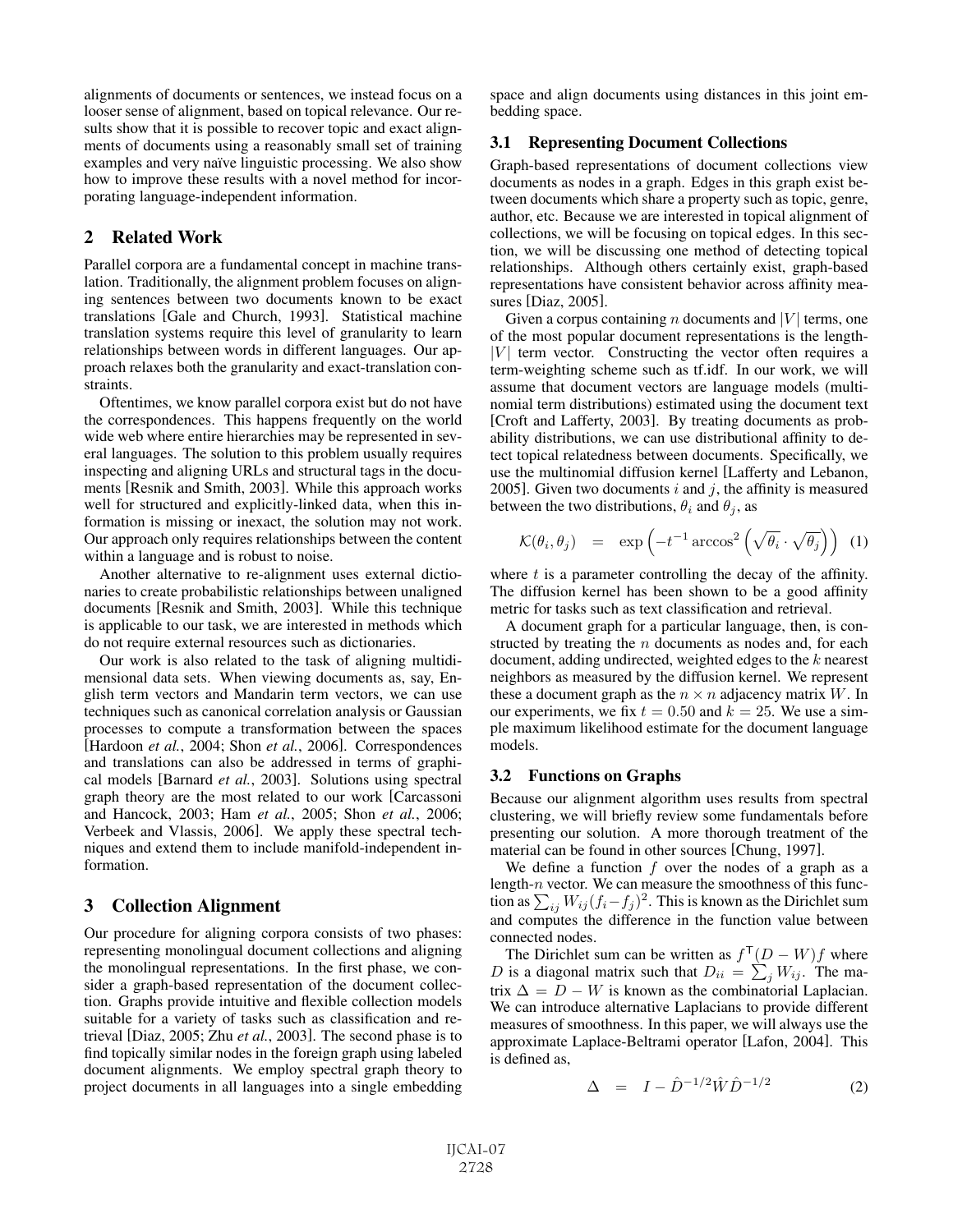where we use the normalizing affinity matrix  $\hat{W}$  =  $D^{-1}WD^{-1}$  with  $\hat{D} = \sum_{j=1}^{n} \hat{W}_{ij}$ . This approximation provides a density normalization effect that we have found important when dealing with document collections.

The  $k$  eigenvectors associated with the lowest non-zero eigenvalues of the Laplacian represent the functions f minimizing the Dirichlet sum. In turn these eigenvectors can be used to embed documents in a lower dimensional space [Belkin and Niyogi, 2002]. If we let E represent the  $n \times k$ matrix of these eigenvectors, we can represent each document i using the corresponding row vector of  $E$ . We then compute the Euclidean distance between documents in the kdimensional space,

$$
d^{2}(x_{i}, x_{j}) = \sum_{k} (E_{ik} - E_{jk})^{2}
$$
 (3)

#### 3.3 Aligning Collections

We now define our collection alignment problem. Assume that we are given two document graphs represented by the  $n \times n$  adjacency matrices  $W^x$  and  $W^y$ . In addition, we are given  $m < n$  training correspondences between documents we know are exact translations of each other. We can reorganize the adjacency matrices so that the indexes of corresponding documents match and are located in the  $m \times m$  upper left blocks,  $W_{ll}^x$  and  $W_{ll}^y$ . Our task is to find the most topically similar documents for the unlabeled  $2(n - m)$  documents.

We use the manifold alignment method proposed by Ham *et al* [Ham *et al.*, 2005]. Specifically, we are interested in finding the functions  $f$  and  $g$  minimizing the following objective,

$$
C(f,g) = \frac{f^{\mathsf{T}} \Delta^x f + g^{\mathsf{T}} \Delta^y g}{f^{\mathsf{T}} f + g^{\mathsf{T}} g} \tag{4}
$$

such that  $f_i = g_i$  for  $i < m$ . The pairs of functions minimizing this objective can be used to project documents into a single lower-dimensional space.

Although both Laplacians,  $\Delta^x$  and  $\Delta^y$ , are the same size, the indexes  $m \leq i < n$  refer to potentially different documents. Therefore, we build adjacency matrices with three sets of vertices: the first set of vertices is common between languages; these are the training instances with known alignment  $(0 \le i \le m)$ . The second set is documents from language x with unknown alignment ( $m \le i \le n$ ), and the third set is language y with unknown alignment ( $n \le i < 2n-m$ ). This results in the  $(2n - m) \times (2n - m)$  matrices,

$$
\hat{\Delta}^x = \begin{bmatrix} \Delta_{ll}^x & \Delta_{l}^x & 0\\ \Delta_{ul}^x & \Delta_{uu}^x & 0\\ 0 & 0 & 0 \end{bmatrix}
$$
 (5)

$$
\hat{\Delta}^y = \begin{bmatrix} \Delta_{ll}^y & 0 & \Delta_{lu}^y \\ 0 & 0 & 0 \\ \Delta_{ul}^y & 0 & \Delta_{uu}^y \end{bmatrix}
$$
 (6)

Notice that we are augmenting these graphs so that there are no edges to new nodes. We will see in Section 3.4 how to incorporate language-independent knowledge we might have about the relationship to these foreign documents.

We can rewrite Equation 4 using these augmented matrices,

$$
C(h) = \frac{h^{\mathsf{T}} \Delta^z h}{h^{\mathsf{T}} h}
$$
 (7)

where  $h = [f^{\mathsf{T}} g^{\mathsf{T}}]^{\mathsf{T}}$  and we define the composite Laplacian matrix,  $\Delta^z = \hat{\Delta}^x + \hat{\Delta}^y$ . This can be seen as using the combined Laplacian,  $\Delta^z$ , of a new graph with  $2n - m$  nodes.

When viewing alignment as analyzing a larger graph, we notice that  $\Delta^z$  contains zero submatrices between unaligned nodes across languages. This is problematic since graph Laplacian techniques exploit link structure to detect topics. In order to address this issue, we "seed" these submatrices with predicted alignments from a simple baseline. We represent the  $2(n-m)$  unaligned documents in an m-dimensional space. The elements of each document vector represent the affinity with the training documents. That is, we use the  $(n - m) \times m$  lower left submatrices of  $W^x$  and  $W^y$ . We calculate the seed affinities by  $L_2$  normalizing the rows and computing  $W_{ul}^x (W_{ul}^y)^\mathsf{T}$ . This  $(n - m) \times (n - m)$  matrix defines our initial predictions of the alignments between unaligned documents. We will refer to this as our baseline in experiments. In the case of these experiments, we place the prediction matrix in the middle-right/lower-middle blocks of  $\hat{W}^x$  and  $\hat{W}^y$ .

We can align documents by first projecting all  $2n-m$  documents into a lower-dimensional space and then computing distances in that lower-dimensional space. With enough labeled instances, the projection should improve the baseline predictions. We use the Laplacian-based projection method described in Section 3.2. Given a document  $x_i$  in language x, its predicted aligned pair in language  $y$  is the closest document in the embedding space. Highly ranked documents, then, are likely to be topically related.

#### 3.4 Incorporating Language-Independent Information

In many cases, documents contain language-independent information which can be exploited for alignment. Examples include named entities, hyperlinks, and time-stamps. In this section, we extend Ham's alignment algorithm to consider such manifold-independent information. Specifically, we exploit the temporal information present in the document.

Recall that we viewed our alignment as using the combined Laplacian,  $\Delta^z$ , of a new graph with  $2n-m$  nodes. We would like to consider a second graph over these  $2n - m$  nodes incorporating the language-independent knowledge. This graph will be defined so that edges occur when two documents share the same date; call this unweighted adjacency matrix  $W^t$ . This gives us two Laplacians,  $\Delta^z$  and  $\Delta^t$  over the large graph. We then measure the smoothness of the function  $h$  on both graphs,

$$
C^{t}(h) = \frac{\lambda h^{\mathsf{T}} \Delta^{z} h + (1 - \lambda) h^{\mathsf{T}} \Delta^{t} h}{h^{\mathsf{T}} h}
$$
(8)

where the parameter  $\lambda$  allows us to weight the temporal information. Here, our solution falls from embedding documents in a lower dimensional space defined by the lowest non-constant eigenvectors of  $\lambda \Delta^{\bar{z}} + (1 - \lambda) \Delta^t$ .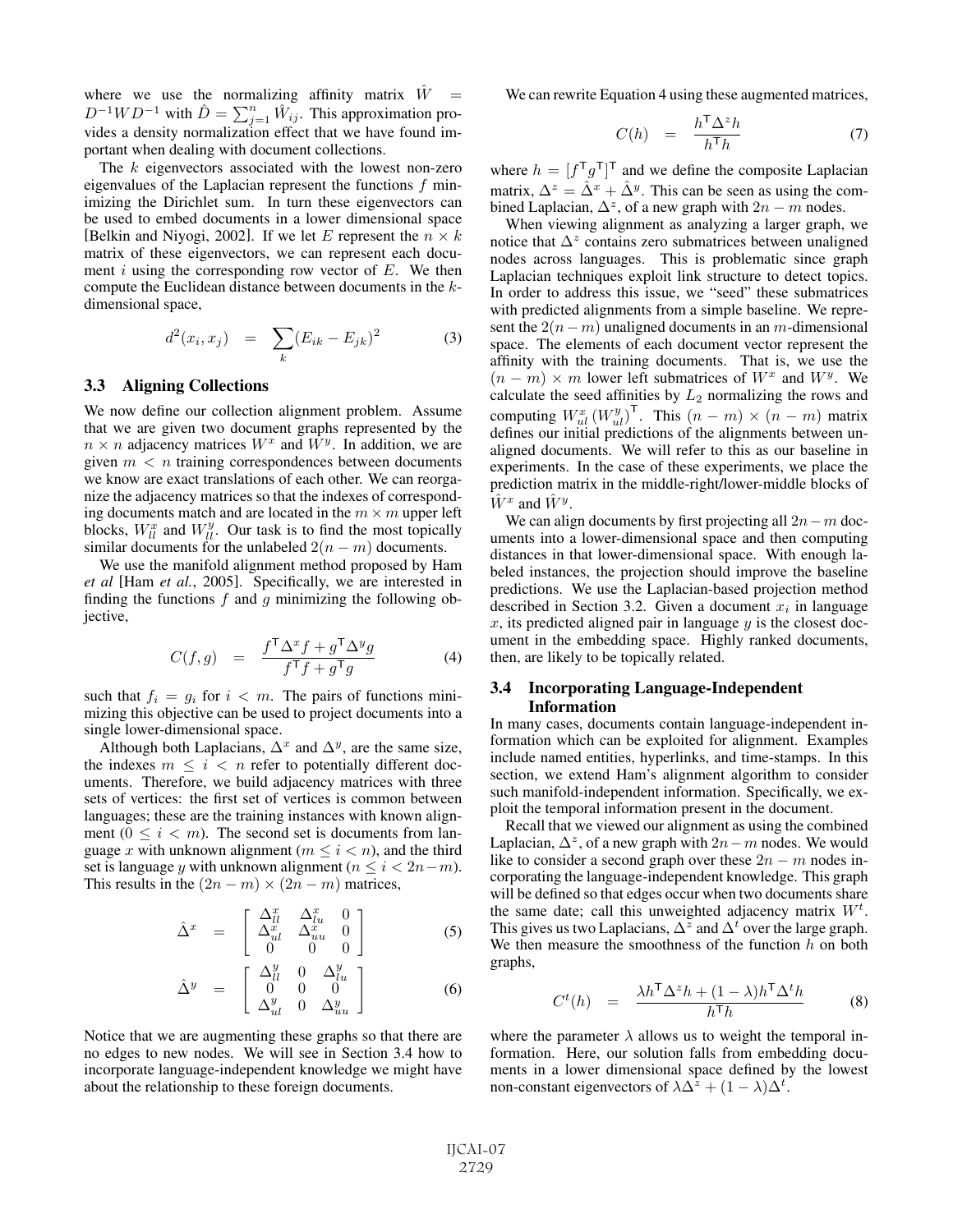- 1. compute  $n \times n$  affinity matrices for languages x and  $\boldsymbol{u}$
- 2. add the 25 nearest neighbors for each document to  $W^x$  and  $W^y$
- 3. compute the Laplacians,  $\Delta^x$  and  $\Delta^y$
- 4. compute the predicted alignments
- 5. construct the combined Laplacian,  $\Delta^z$
- 6. if language-independent information exists interpolate  $(1 - \lambda)\Delta^z + \lambda \Delta^t$
- 7. compute the  $k$  eigenvectors associated with the smallest non-zero eigenvalues; stack in matrix E
- $n$  number of documents in one side of the parallel corpus
- $k$  dimensionality of the joint embedding space
- $\lambda$  interpolation parameter for language-independent information
- $E \nightharpoonup n \times k$  projection of all documents into  $k$ dimensional space

Figure 1: Pseudo-alignment algorithm. Input are  $k$  and  $\lambda$ . The output is a set of distance between all unlabeled documents. The closest pairs represent predicted alignments.

When we evaluate our algorithms using parallel corpora, this temporal information is powerful but unrealistic. Documents with shared topics will rarely have exactly the same date. Therefore, we consider a corruption of the date information in our corpus. We accomplish this by corrupting the date information through the following process: for each document  $i$ , select a date  $d$  from a Gaussian distribution whose mean is the date of document and a variance,  $\sigma$ . Select a document  $j$  uniformly from amongst all of the documents on that date. Construct an edge between  $i$  and  $j$ . Repeat this process 50 times for each document. The parameter  $\sigma$  allows us to control the error in establishing links between documents. A low  $\sigma$  will result in constructing edges to 50 nodes which share the same date as i; a high  $\sigma$  will result in constructing edges to 50 nodes less temporally local to  $i$ . This has the effect of modeling documents on the same topic as being published on different but close dates.

We present a summary of our alignment algorithm in Figure 1.

# 4 Methods and Materials

## 4.1 Corpora

Parallel corpora allow us to evaluate the document-level alignment for collections where the topical distributions are identical. We used two parallel corpora: an Arabic-English corpus of United Nations documents and an English-Mandarin corpus of newswire documents. The Arabic-English corpus consists of 30K United Nations documents manually translated into both languages [Ma *et al.*, 2004]. Because some dates were under-represented or missing, we only used documents between 1994 and 1999. The English-Mandarin corpus consists of 50K Chinese newswire documents published between August and September 2003 and their machine translated representations in English [Fiscus and Wheatley, 2004].

The English and Arabic sides of the corpora were tokenized on whitespace and punctuation. No stopping or stemming was performed. The Chinese corpora was tokenized using character unigrams. No additional segmentation or analysis was performed. After tokenization, documents were indexed using the Indri retrieval system [Strohman *et al.*, 2004]. We use only date stamps (not time stamps) as our languageindependent information.

One concern we had when using parallel corpora was that the graph structures would be identical. We found that, even for our machine translated corpus, the graphs were quite different. Nevertheless, we conducted a set of experiments where random subsets of the nodes were removed from each side of the corpus. This is equivalent to having non-parallel collections with identical topical distributions.

## 4.2 Evaluation

We train our algorithms by providing  $m$  example correspondences randomly selected from the collection; in our experiments, we present the number of training correspondence as a fraction of the corpus. We evaluate the re-alignment of parallel corpora using two measures. First, we consider the mean reciprocal rank (MRR) of the true match. That is, we compute distance from a document in language  $x$  to all documents in language  $y$ ; the reciprocal rank of the true translation of this document gives us the score for this document. We use the mean reciprocal rank over all  $2(n - m)$  testing documents.

We noticed that even at few training correspondences, though the MRR was quite low (on average the true translation in the top 100 documents), the qualitative matches appeared quite good. For example, the closest neighbors to a document about Sri Lanka—while not including the exact translation—contained documents about Sri Lanka. Because our qualitative analysis suggested that MRR was underrepresenting our performance, we wanted to evaluate the topical alignment. Fortunately, a subset of the English-Mandarin corpus contains assessments for topical equivalence between documents. We therefore adapted the MRR measure to look for the top ranking on-topic document; we refer to this as TMRR.

# 5 Results

Our first set of experiments investigates the performance of our algorithms with respect to the training alignments. The number of eigenvectors was fixed at 300. Figure 2 depicts learning evaluated by MRR for the Arabic-English and English-Mandarin corpora and TMRR for the English-Mandarin corpus. The baseline algorithm uses only the distances to the training documents to predict alignments. Our alignment algorithm uses both these predictions as well as information about the relationship between unaligned documents.

The results in Figure 2 demonstrates that our alignment algorithm improves the baseline at few training documents. However, as the training size increases, this improvement disappears. We speculate that this task is such that, after a certain point, the number of training alignments provide enough information to adequately distinguish unaligned documents; the additional information encoded in the matrices  $W_{uu}^x$  and  $W_{uu}^{y}$  do not add any discriminating information. In fact, because the Laplacian-based alignment technique discards information in the projection, performance may suffer. This can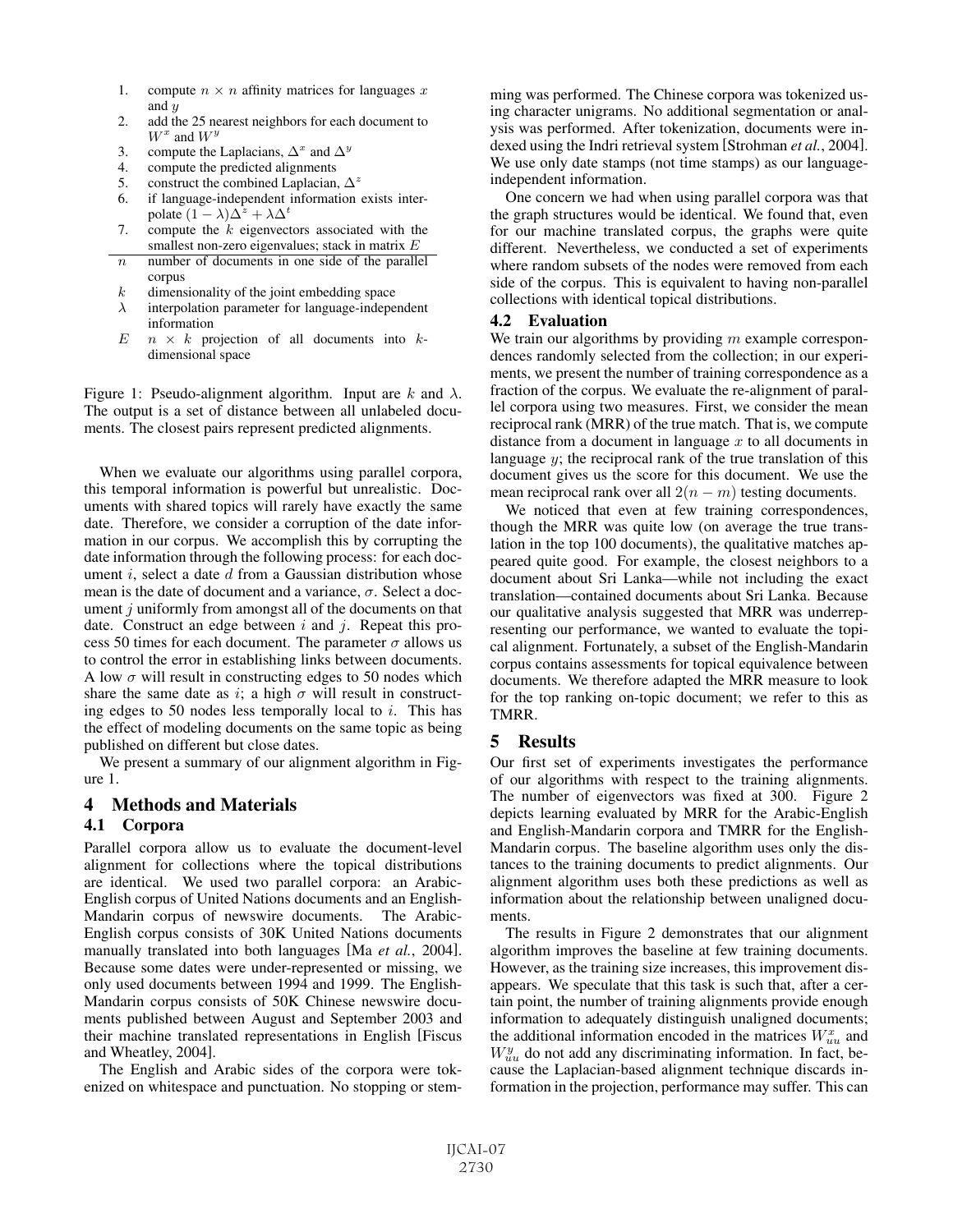

Figure 2: Mean reciprocal rank of the true translation for Arabic-English alignment (left) and English-Mandarin alignment (center). Topic mean reciprocal rank for English-Mandarin alignment (right). All algorithms used 300 eigenvectors.

be seen in performance curves for the Arabic-English corpus. Nevertheless, when training data is sparse, the structure extracted by the Laplacian-based technique can be leveraged to improve on the baseline.

In all cases, both document-level and topical alignment are feasible even when only using content information. For example, at 500 training examples, we get the true alignment in the top 4 for the Arabic-English corpus and the top 10 for the English-Mandarin corpus. When looking at topical alignment, we can get an on-topic document in the 7 for the same number of training instances.

Our first experiments evaluated the realignment of parallel corpora. We were interested in testing the robustness of our techniques to non-parallel corpora. In order to accomplish this, we first fixed the number of training correspondences,  $m$ , at 1000. We also fixed the number of testing correspondences at 1000. We then added 20000 documents from each collection. These documents were selected such that some fraction of them were included as pairs of aligned documents. The remaining fraction were randomly sampled, potentially unaligned documents from the collections. Varying the fraction of unaligned documents in the 20000, we plotted the MRR for the test correspondences in Figure 3. We notice that both our baseline and new algorithm are not effected by the addition of unaligned documents.

We evaluated our temporal alignment using several values for  $\sigma$  (the date corruption parameter); we present results for the values  $\{1, 2, 5\}$ . We were interested in the performance over various values of  $\lambda$ . Fixing the training correspondences at 10000 and number of eigenvalues at 150. we varied the value of  $\lambda$ . We present these results in Figure 4. Here, the improvements gained by introducing temporal information are very dependent on the value of  $\lambda$ . Obviously, at low values, the algorithms will reduce to the text-based alignment. However, the reduction in performance observed at the higher values for  $\lambda$  are likely due to documents being ranked exclusively by their temporal proximity.

We caution that the temporal corruption process introduces temporal dimensions to topics which are potentially atemporal. For example, there is no reason to believe that two doc-



Figure 3: Performance as a function of unaligned documents added to the collection. We fixed the training and testing set sizes to 1000 and added 20000 documents from each side of the corpus. Of these 20000, some fraction were not required to be aligned pairs.



Figure 4: Incorporation of language-independent information. We fixed the number of training correspondences to be .20 of the collection and evaluated performance as a function of the weight,  $\lambda$ , placed on the language-independent information.